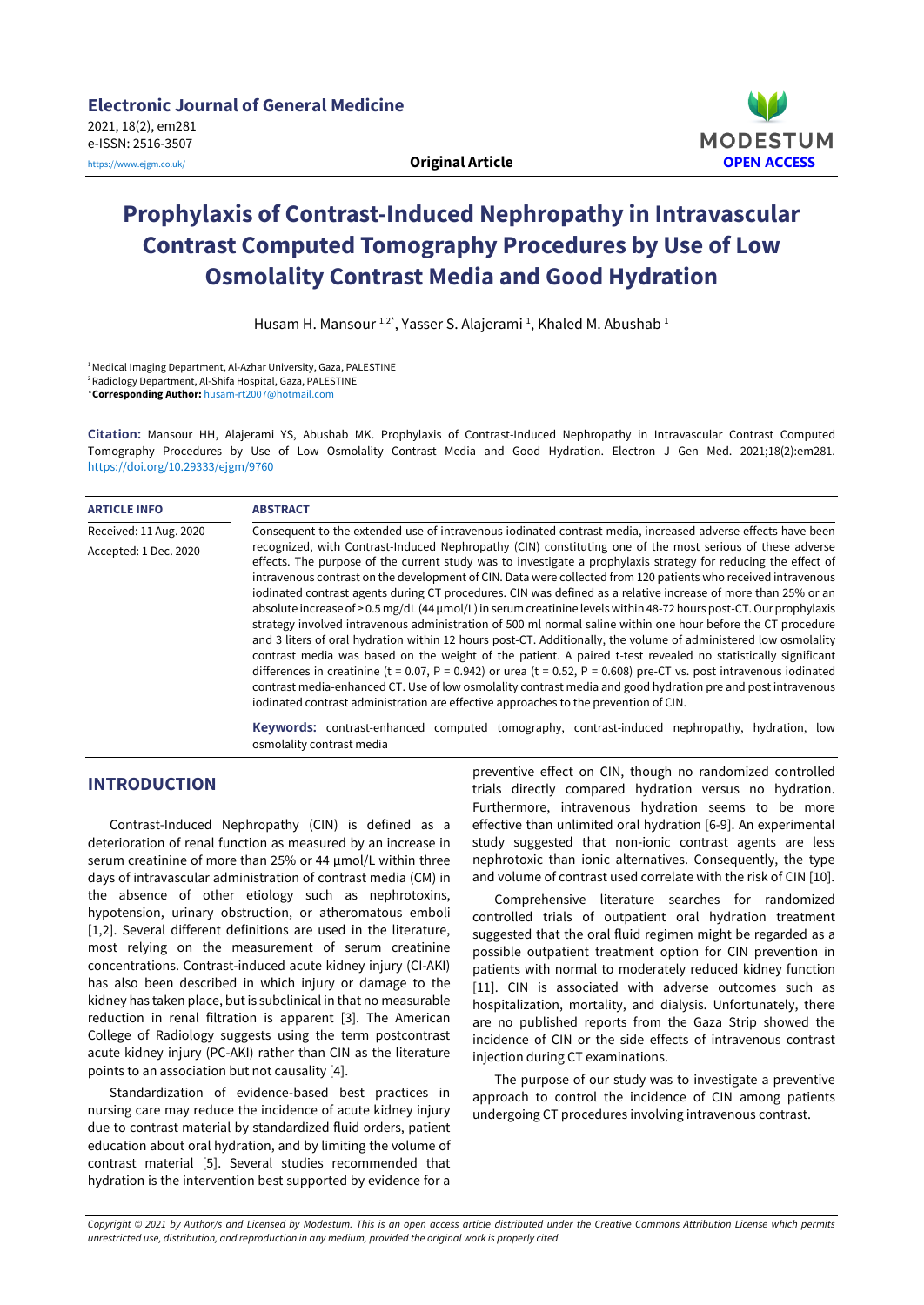

**Figure 1.** Flowchart of the prophylaxis strategy

#### **MATERIALS AND METHODS**

The present work was designed as a pre-experimental study design with prospective data collection aiming to study the deterioration of renal function as a side effect of iodinated contrast administration. This study was conducted in the Gaza Strip-Palestine hospitals for three months and included 120 hospitalized patients who underwent contrast-enhanced CT. The sample size determined by consecutive sampling in which every patient meets the criteria of inclusion is selected during the study period. The ethical approval was obtained from the human resource development general directorate in the Ministry of Health. Patients were evaluated by following their medical files. Pre and post-procedure urea and serum creatinine levels were recorded from the patients' files.

The study included the non-urgent admitted patients who documented with normal kidney function. We excluded the patients at risks such as patients with a history of severing allergy CM, congestive heart failure (CHF), preexisting chronic kidney disease (CKD), patients with a renal transplant, oncology patients and patients with anemia.

The flow diagram of the study is illustrated in **Figure 1**, which identifies the patient flow and the prevention strategy. The patients were given intravenous hydration of 500 ml normal saline (0.9%) by rate 2 ml/kg/hour before the CT procedure [12] prescribed by a consultant physician as hospitals policy for hospitalized patients. Pre-CT procedure serum creatinine and urea levels were obtained. During the procedure, the particular contrast material used, the dose of the contrast material, and the route of administration were documented. The volume of contrast media was administrated concerning a body weight-tailored CM dose of 1.0 ml/kg. During the 12 hours immediately following the CT exam, patients were instructed to drink three liters of water. Regardless of excluding the high-risk group, the consultant doctor performed a clinical judgment for the instruction of oral hydration. Hence, the volume of oral hydration was distributed within 12 hours to avoid hypervolemia. Furthermore, the commitment of patients for drinking oral hydration was followed and monitored by the patient's family. Serum creatinine and urea levels were obtained at 48-72-hours post-procedure from the same reference laboratory where pre-CT levels were determined.

Data analysis was done using SPSS version 25.0 software. The numerical variables are presented as mean and standard deviation. The categorical variables are shown as frequencies and percentages. A P-value of less than 0.05 was considered statistically significant.

#### **Table 1.** Medical history prior to the CT procedures

| Patients' medical history       | <b>Categories</b> | Frequency (%) |  |
|---------------------------------|-------------------|---------------|--|
| <b>History of heart disease</b> | Yes               | 10 (8.3%)     |  |
|                                 | No                | 110 (91.7%)   |  |
| <b>Diabetes Mellitus</b>        | Yes               | 21 (17.5%)    |  |
|                                 | No                | 99 (82.5%)    |  |

**Table 2.** Paired t-test differences in creatinine and urea preand post- contrast-enhanced CT

| Test       | Category | Mean ± SD       |      | P-value |
|------------|----------|-----------------|------|---------|
| Creatinine | Pre-CT   | $0.96 \pm 0.27$ | 0.07 | 0.942   |
|            | Post-CT  | $0.95 \pm 0.48$ |      |         |
| Urea       | Pre-CT   | $35.3 \pm 15.2$ | 0.52 |         |
|            | Post-CT  | $33.9 \pm 25.4$ |      | 0.608   |
|            |          |                 |      |         |

#### **RESULTS**

Gender distribution in the sample shows that there are 68 (56.7%) male and 52 (43.3%) female. Concerning age, the mean age of all patients in the sample is 52.3 years with a standard deviation of 7.2 years. Medical histories of the study subjects are illustrated in **Table 1**. Ten (8.3%) patients had a history of heart disease, and 21 (17.5%) had a history of diabetes.

All study subjects were administered Omnipaque (Iohexol) 350, a non-ionic, low osmolality, water-soluble radiographic contrast medium with a molecular weight of 821.14 and an iodine content 46.36%. The injection flow rate was 4-5 per second, and the administered volume ranged from 80 to 120 with an average of 96 ml.

A paired t-test was used to identify differences in urea and creatinine levels pre- and post- contrast-enhanced CT. Results are shown in **Table 2**. The test revealed no statistically significant differences in urea pre- (mean= 35.3, SD = 15.2) and post- (mean= 33.9, SD = 25.4) CT, with  $t = 0.52$  and P-value = 0.608. Similarly, there were no statistically significant differences between pre- (mean =  $0.96$ , SD =  $0.27$ ) and post-(mean =  $0.95$ , SD =  $0.48$ ) CT creatinine, with t =  $0.07$  and P-value  $= 0.942.$ 

### **DISCUSSION**

A prevention strategy based on hydration and utility of low osmolality contrast media is effective, resulting in no significant changes in urea and creatinine. Consistent with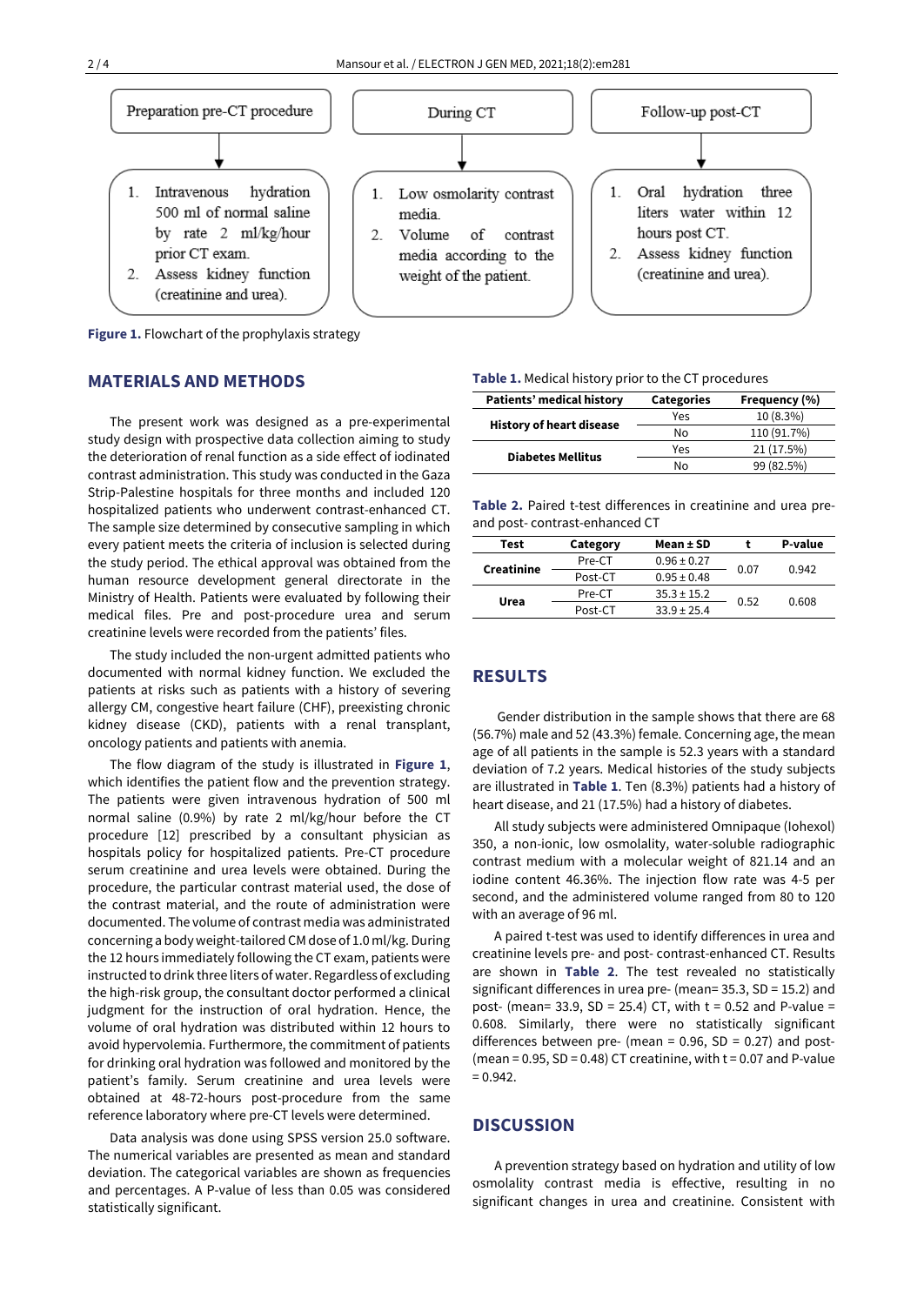these results, a study conducted by Persson et al. [13] has recommended that hydration is the most effective treatment to prevent CIN through increased urine flow rates and dilution of the concentration of contrast media, which accelerates excretion.

Studies that showed that oral hydration before the contrast exposures are parallel in term of CIN prevention compared with intravenous hydration [12,14]. A more systemic review recommended that oral hydration may be as effective as intravenous fluid for CIN prevention [15]. In addition to the timing and route of hydration, the fluid composition may also contribute to prevention of CIN. Consistent long-term studies to regulate the optimal hydration strategy are needed. Several potential mechanisms can contribute to the beneficial effect of volume expansion [16].

With respect to the type of contrast media, studies comparing high versus low osmolality contrast media indicated that low osmolality reduced the incidence of CIN [17,18]. Guidelines on the use of intravascular iodinated contrast material administration recommend intravascular volume expansion with isotonic saline as standard prophylaxis for those considered at risk of CIN [19-24]. Consequently, the burden of huge budget's effects on patient and hospital because the pre and post CT procedural prophylactic treatment requires hospitalization for up to 24 h.

Regarding CIN risk stratification, Davenport et al. [25] used estimated glomerular filtration rate (eGFR), which indicated that intravenous low-osmolality iodinated contrast (IV LOCM) does not appear to be a nephrotoxic risk factor in patients with stable renal function. Furthermore, non-confounded post-CT CIN is rare in hospitalized adults with a stable renal function [26]. In parallel to the use of LOCM, careful consideration of procedural technique can reduce contrast load. Thus, the medical imaging specialist should be familiar with low contrast volume dose CT. The use of lower contrast media doses significantly reduces CIN [27].

The present study has several limitations. First, selection bias may be present because the study did not adequately recruit from a high-risk group. Second, due to the logistic barriers to follow-up, the study excluded outpatients. This is an area needing further study, as the strategy is readily adaptable to this group. The IV fluid can be administered before the CT procedure in the preparation room. The post-CT oral hydration can easily be done at home and monitored by the patient's family. Third, previous studies [28-30] investigated CIN by estimated glomerular filtration rate (eGFR), whereas the current study could not test the eGFR pre- and post-CT. Thus, further studies of outpatients and high-risk groups in Gaza Strip-Palestine are necessary.

#### **CONCLUSION**

The present investigation has attempted to investigate the preventive approach to control the incidence of CIN among patients undergoing CT procedures involving intravenous contrast in the Gaza Strip-Palestine hospitals. There is little evidence that IV iodinated contrast material is an independent risk factor for CIN when applying a preventive strategy involving good hydration pre- and post-CT together with the use of low osmolality contrast media.

**Author contributions:** All authors have sufficiently contributed to the study, and agreed with the results and conclusions.

**Funding:** No funding source is reported for this study.

**Declaration of interest:** No conflict of interest is declared by authors. **Acknowledgements:** The author is grateful to Professor Thomas Foster from the University of Rochester for his careful reading of the manuscript, helpful suggestions, and English language editing.

#### **REFERENCES**

- 1. Thomsen HS. European Society of Urogenital Radiology guidelines on contrast media application. Curr Opin Urol 2007;17(1):70-6. [https://doi.org/10.1097/MOU.0b013e3280](https://doi.org/10.1097/MOU.0b013e328011c96f) [11c96f](https://doi.org/10.1097/MOU.0b013e328011c96f) PMid:17143114
- 2. Goldenberg I, Matetzky S. Nephropathy induced by contrast media: Pathogenesis, risk factors and preventive strategies. Can. Med. Assoc. J 2005;172(11):1461-71. <https://doi.org/10.1503/cmaj.1040847> PMid:15911862 PMCid:PMC557983
- 3. Ronco C, Stacul F, McCullough PA. Subclinical acute kidney injury (AKI) due to iodine-based contrast media. Eur. Radiol 2013;23(2):319-23. [https://doi.org/10.1007/s00330-012-](https://doi.org/10.1007/s00330-012-2607-y) [2607-y](https://doi.org/10.1007/s00330-012-2607-y) PMid:22895617
- 4. American College of Radiology Manual on Contrast Media, version 10.3. [https://www.acr.org/Clinical-Resources/](https://www.acr.org/Clinical-Resources/Contrast-Manual) [Contrast-Manual](https://www.acr.org/Clinical-Resources/Contrast-Manual) (Accessed: 21 September 2020).
- 5. Lambert P, Chaisson K, Horton S, et al. Reducing Acute Kidney Injury Due to Contrast Material: How Nurses Can Improve Patient Safety. Crit Care Nurs 2017;37(1):13-26. <https://doi.org/10.4037/ccn2017178> PMid:28148611 PMCid:PMC5557383
- 6. Trivedi H, Moore H, Nasr S, Aggarwal K, Agrawal A, Goel P, Hewett J. A Randomized Prospective Trial to Assess the Role of Saline Hydration on the Development of Contrast Nephrotoxicity. Nephron Clin Pract 2004;93(1):c29-c34. <https://doi.org/10.1159/000066641> PMid:12411756
- 7. Marenzi G, Ferrari C, Marana I, et al. Prevention of Contrast Nephropathy by Furosemide with Matched Hydration. JACC Cardiovasc. Interv 2012;5(1):90-7. [https://doi.org/](https://doi.org/10.1016/j.jcin.2011.08.017) [10.1016/j.jcin.2011.08.017](https://doi.org/10.1016/j.jcin.2011.08.017) PMid:22230154
- 8. Briguori C. Renalguard system: A dedicated device to prevent contrast-induced acute kidney injury. Int. J. Cardiol 2013;168(2):643-4. [https://doi.org/10.1016/j.ijcard.](https://doi.org/10.1016/j.ijcard.2011.12.069) [2011.12.069](https://doi.org/10.1016/j.ijcard.2011.12.069) PMid:22236513
- 9. Solomon R. Forced diuresis with the Renal Guard system: Impact on contrast-induced acute kidney injury. J. Cardiol 2014;63(1):9-13. <https://doi.org/10.1016/j.jjcc.2013.10.001> PMid:24239195
- 10. Solomon R. Contrast media: are there differences in nephrotoxicity among contrast media?. Biomed Res Int 2014; 2014:1-8. <https://doi.org/10.1155/2014/934947> PMid:25157371 PMCid:PMC4135170
- 11. Cheungpasitporn W, Thongprayoon C, Brabec B, Edmonds P, O'Corragain O, Erickson S. Oral hydration for prevention of contrast-induced acute kidney injury in elective radiological procedures: A systematic review and metaanalysis of randomized controlled trials. N. Am. J. Med. Sci 2014;6(12):618-24. [https://doi.org/10.4103/1947-2714.](https://doi.org/10.4103/1947-2714.147977) [147977](https://doi.org/10.4103/1947-2714.147977) PMid:25599049 PMCid:PMC4290050
- 12. Maioli M, Toso A, Leoncini M, et al. Bioimpedance-guided hydration for the prevention of contrast-induced kidney injury. J Am Coll Cardiol 2018;71(25):2880-9. <https://doi.org/10.1016/j.jacc.2018.04.022> PMid:29929610